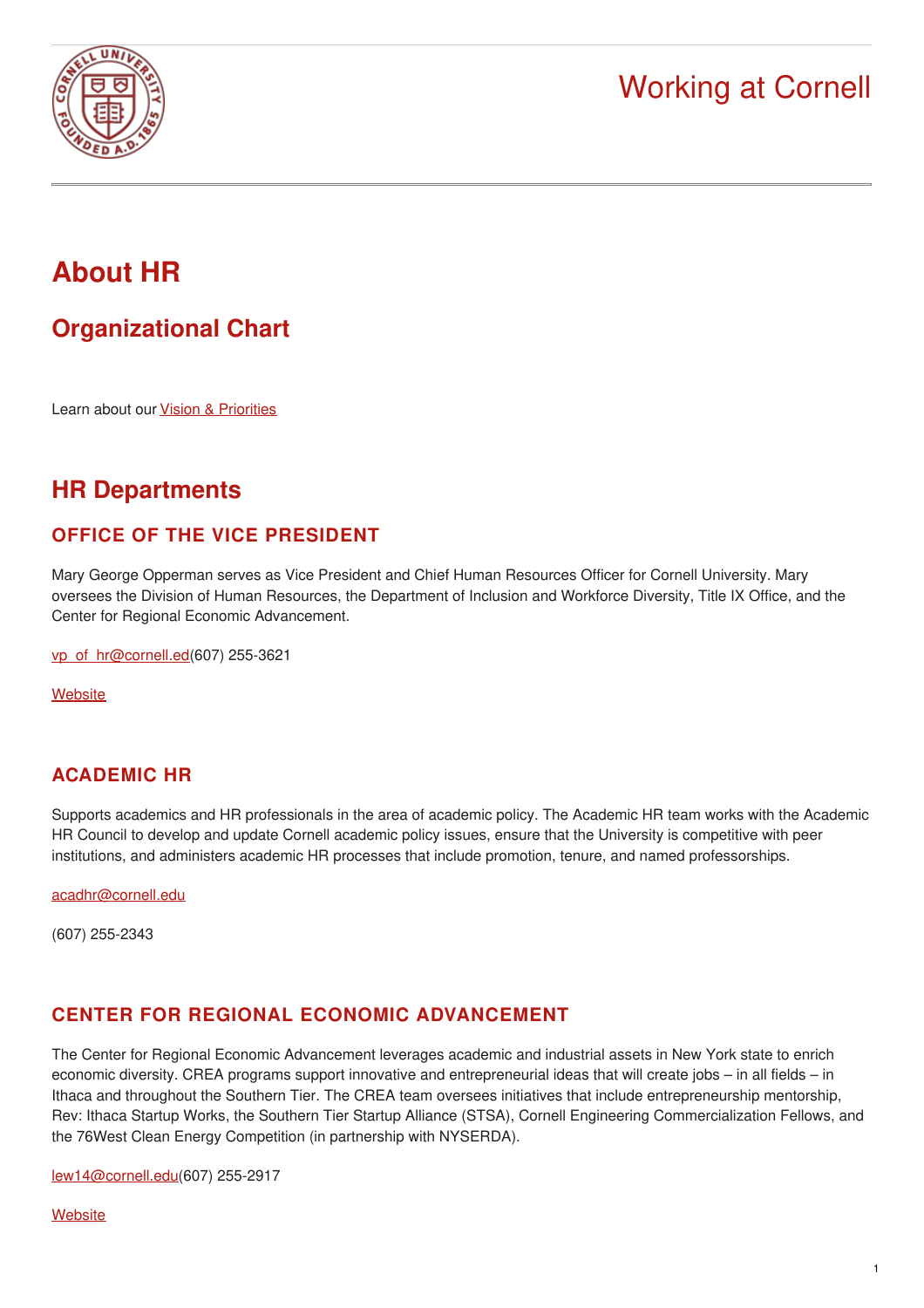#### **COMPENSATION SERVICES**

Compensation Services is responsible for overseeing staff compensation programs, including job family classifications, salary structures, pay ranges, and executive compensation.

[compensation@cornell.edu](mailto:compensation@cornell.edu)

(607) 254-8355

#### **HR ADMINISTRATION**

Systems and Operations is responsible for all operational aspects for the division in the areas of finance, facilities, communication, university wide events, and HR information systems.

(607) 255-3510

#### **HR ANALYTICS**

The HR Analytics office supports data-driven decision making throughout the division by evaluating the effectiveness of our policies, benefits, and programs.

[llc36@cornell.edu](mailto:llc36@cornell.edu)

(607) 255-6194

#### **HR INFORMATION SYSTEMS**

The Human Resource Information Systems (HRIS) is responsible for the ongoing management and further functional development of the Workday HR/Payroll system.

[HRpayrollsupport@cornell.edu](mailto:HRpayrollsupport@cornell.edu)

(607) 255-8828

#### **HR SERVICES AND TRANSITIONS CENTER**

The HR Services and Transitions Center in the East Hill Office Building provides a "one-stop shop" of services for Cornell faculty, staff and retirees: support for endowed and contract college staff and faculty on health and retirement benefits, medical and dependent care reimbursement, life insurance, medical leave programs, and other benefits, as well as life transitions such as starting a new job, welcoming a new baby, changing benefit status or caring for an elderly relative.

[hrservices@cornell.edu](mailto:hrservices@cornell.edu?subject=Message%20from%20About%20HR)

(607) 255-3936, (TTY) 711

## **DEPARTMENT OF INCLUSION AND BELONGING**

Provides leadership on and implements strategies to create a diverse and inclusive workplace at Cornell. The Department also develops the University's equal employment opportunity and affirmative action compliance programs.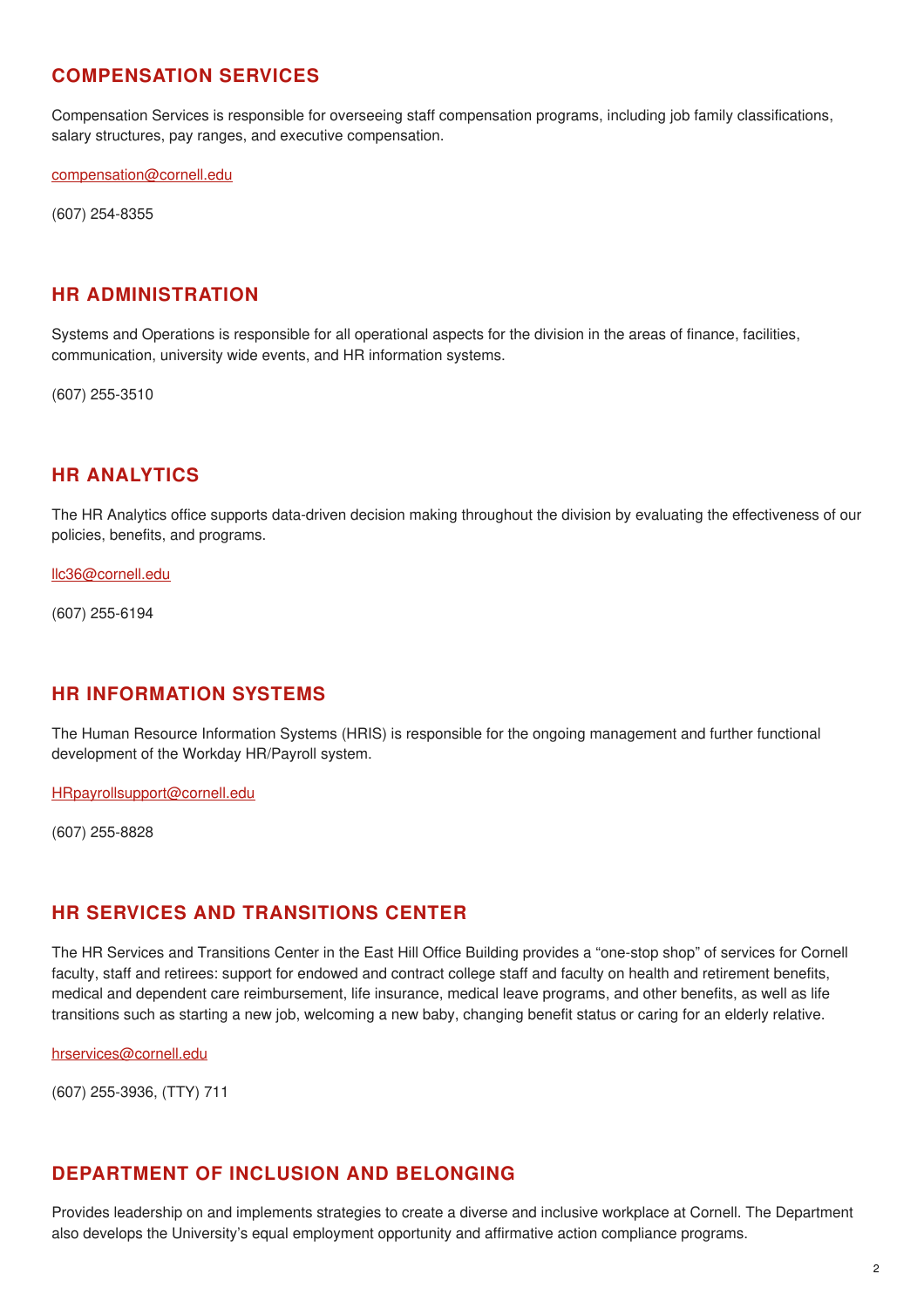(607) 255-3976

## **INSTITUTIONAL EQUITY AND TITLE IX OFFICE**

Oversees the University's compliance with Title IX; its ongoing education and primary prevention efforts; its investigation, response, and resolution of all reports of sexual and related misconduct under this policy; and its efforts to eliminate prohibited conduct, prevent its recurrence, and remedy its effects. Cornell is committed to providing a safe and nondiscriminatory environment for all members of the Cornell community.

[titleix@cornell.edu](mailto:titleix@cornell.edu) (for Title IX concerns)

[equity@cornell.edu](mailto:equity@cornell.edu) (for bias-related concerns) 607-255-2242

**[Website](http://titleix.cornell.edu/)** 

## **ORGANIZATIONAL DEVELOPMENT AND TALENT MANAGEMENT**

Responsible for succession planning, career development, organizational development, organizational effectiveness, and the Cornell Interactive Theatre Ensemble. OWD delivers organizational consulting, which strategically addresses individual and organizational effectiveness.

[org\\_dev@cornell.edu](mailto:org_dev@cornell.edu)

(607) 254-6400

## **WORKFORCE POLICY AND LABOR RELATIONS**

Workforce Policy and Labor Relations (WPLR) provides strategic direction, leadership and counsel in the areas of: labor relations, employee relations; non-academic human resource policy development and interpretation; unemployment insurance administration; and layoff policy administration.

[HRpolicy@cornell.edu](mailto:HRpolicy@cornell.edu)

(607) 255-4652

## **WORKFORCE RECRUITMENT AND RETENTION**

Cornell offers a multitude of career opportunities and encourages advancement and professional development. The office serves as a liaison to local community organizations that address the employment interests of individuals from traditionally underrepresented groups.

[mycareer@cornell.edu](mailto:mycareer@cornell.edu)

(607) 255-0056; (TTY) 711

## **WORK/LIFE**

Provides programs and consultation services centered on self-care, parenting, eldercare, and flexible work. Additional